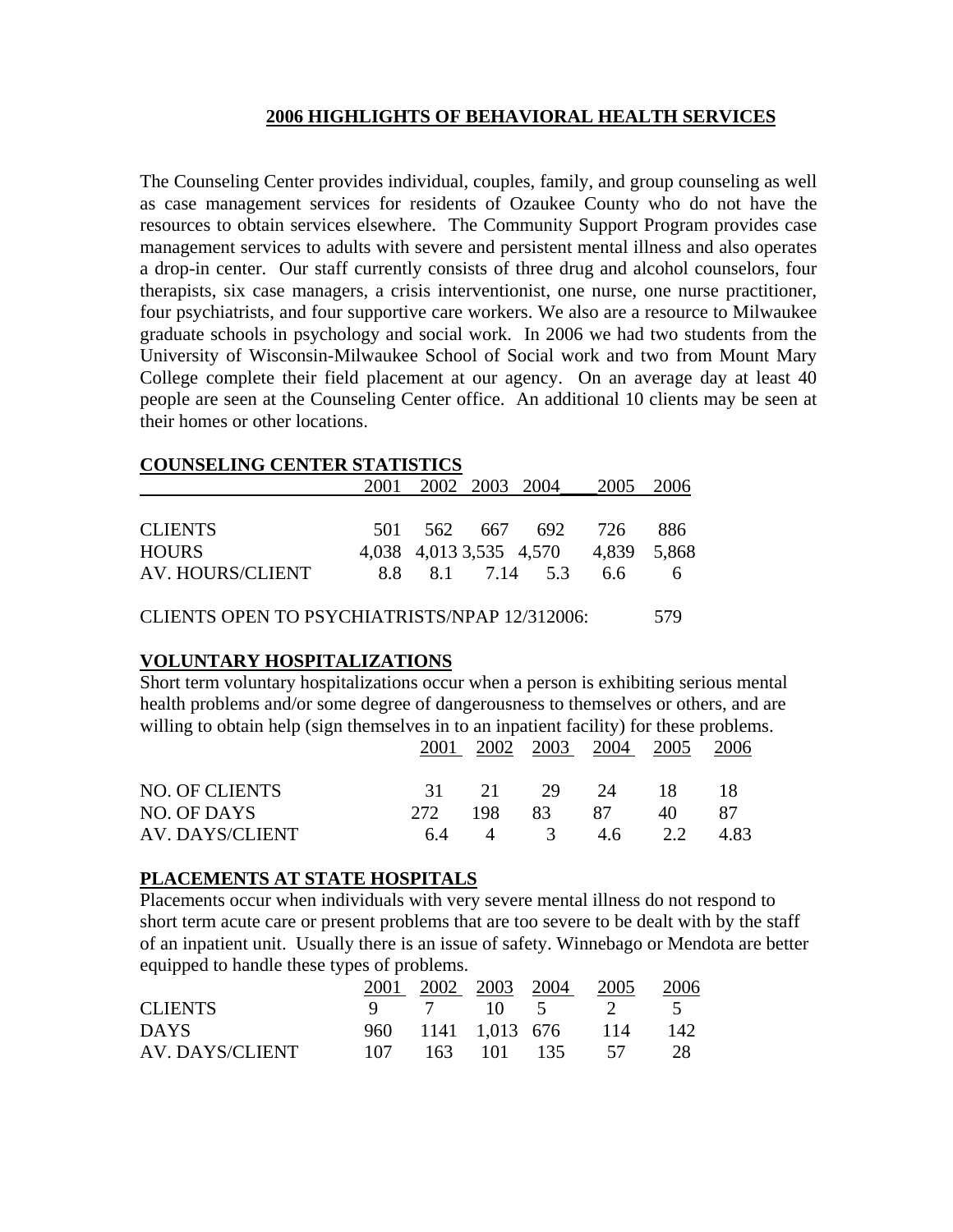## **INVOLUNTARY HOSPITALIZATIONS (CHAPTER 51)**.

An involuntary hospitalization occurs when an individual is exhibiting threatening behavior to themselves or another person as a result of a serious mental illness. Law enforcement officers are the only ones who can do these types of detentions.

|                 |  |                     | 2001 2002 2003 2004 2005 | -2006 |
|-----------------|--|---------------------|--------------------------|-------|
| NO. OF CLIENTS  |  | 211 163 233 211 149 |                          | 179   |
| NO. OF DAYS     |  |                     | 1115 729 658 658 506     | -841  |
| AV. DAYS/CLIENT |  | 5.3 4.4 2.8 2.8 3.4 |                          | 4.69  |

## **COMMUNITY BASED RESIDENTIAL FACILITIES**

Clients who have severe and persistent mental illness may need to reside in a group home environment for several months to a year in order to achieve psychosocial rehabilitation.

| $\blacksquare$         | 2001 | 2002              | 2003 | 2004  | 2005 | 2006        |
|------------------------|------|-------------------|------|-------|------|-------------|
| <b>NO. OF CLIENTS</b>  | 25   | 27                | 14   | 13    | 14   | 14          |
| <b>NO. OF DAYS</b>     |      | 6,238 7,090 5,110 |      | 4.145 |      | 4,002 3,720 |
| <b>AV. DAYS/CLIENT</b> |      | 250 262           | 365  | 318   | 285  | 265         |

## **EMPLOYMENT SERVICES**

**Portal Industries, Inc**. (Grafton), can provide sheltered workshop services (and transportation), recreation/leisure activities (and transportation) and supported employment services to mentally ill clients.

|                      |      |          | 2002 2003 2004  | 2005 | 2006 |
|----------------------|------|----------|-----------------|------|------|
| SHELTERED EMPLOYMENT |      |          |                 |      |      |
| NO. OF CLIENTS       |      | 12 11    | $\overline{14}$ | 6    |      |
| SUPPORTED EMPLOYMENT |      |          |                 |      |      |
| NO. OF CLIENTS       | $-5$ | $\sim$ 5 |                 |      |      |

# **HOTLINE SERVICES**

**COPE Services**, as it has for many years, continued to provide around the clock hotline services to county residents. A published 24 hour hotline is a requirement of our certification. It is also a very important part of the safety for citizens of the county who are experiencing emotional difficulties and/or mental illnesses, as well as chemical dependency problems. The Department provides training and backup to the many volunteers who make this service available to the County.

|                 |     | 2001 2002 2003 |                                           | 2004 2005 2006 |      |
|-----------------|-----|----------------|-------------------------------------------|----------------|------|
| NUMBER OF CALLS |     |                | 10,280 10,887 14,369 17,778 10,246 10,435 |                |      |
| MONTHLY AVERAGE | 857 |                | 907 1.197 1.148                           | 853            | -870 |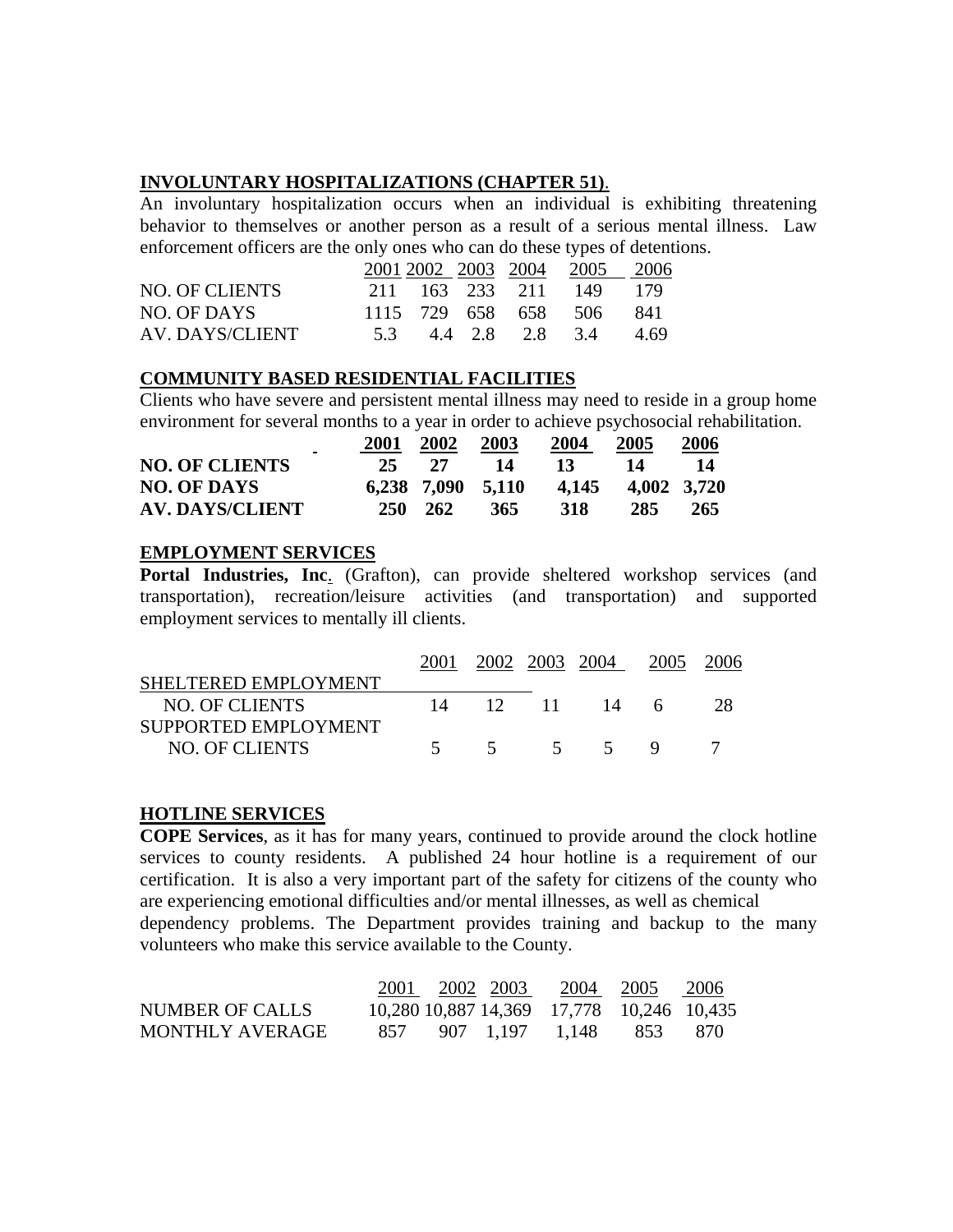#### **CHEMICAL DEPENDENCY SERVICES**

#### **COUNSELING CENTER Outpatient Services**

| 2001 2002 2003 2004                                                     |                                                                             |           |      | 2005                  | 2006           |             |
|-------------------------------------------------------------------------|-----------------------------------------------------------------------------|-----------|------|-----------------------|----------------|-------------|
| NO. OF CLIENTS<br>162<br>HOURS OF SERVICE 1,551 1,184 1,241 2,760 3,967 | 202                                                                         | 185       | 211  | 256                   | 307<br>4,489   |             |
| AV. HOURS/CLIENT 7.6 13                                                 |                                                                             |           |      | 18 18.5 15.4          | 14             |             |
| <b>Intoxicated Driver Program</b>                                       |                                                                             |           |      |                       |                |             |
| <b>NO. OF ASSESSMENTS</b>                                               | 2001<br>374                                                                 | 356       | 401  | 2002 2003 2004<br>437 | 2005<br>404    | 2006<br>458 |
| REFERRED TO TREATMENT 44% 52%                                           |                                                                             |           |      | 41% 41%               | 37%            | 41%         |
|                                                                         | <b>Underage Drinking Assessments:</b><br>(Completed by the Ozaukee Council) |           |      |                       |                |             |
|                                                                         |                                                                             |           |      | 2001 2002 2003 2004   | 2005           | 2006        |
| # Youth Referred for Assessment:                                        |                                                                             | 49        | 29   | 77                    | 93<br>121      | 158         |
| <b>INPATIENT CARE</b>                                                   |                                                                             |           |      |                       |                |             |
|                                                                         |                                                                             | 2001 2002 | 2003 | 2004                  | 2005           | 2006        |
| <b>DETOXIFICATION CLIENTS 17</b>                                        |                                                                             | 29        | 31   | 30                    | 37             | 45          |
| <b>DETOXIFICATION DAYS</b>                                              | 65                                                                          | 88        | 135  | 95                    | 77             | 107         |
| <b>AV. DAYS/CLIENT</b>                                                  | 3.8                                                                         | 3         | 4.3  | 3.1                   | $\overline{2}$ | 2.38        |
| <b>COMMUNITY BASED RESIDENTIAL FACILITIES</b>                           |                                                                             |           |      |                       |                |             |

|                                   | 2001 | 2002 2003 2004 |  | 2005 2006    |      |
|-----------------------------------|------|----------------|--|--------------|------|
| NO. OF PERSONS 28 23 19 17        |      |                |  | $\mathbf{X}$ | - 3  |
| NO. OF DAYS 2160 1341 1168 604    |      |                |  | 41 I         | 17O  |
| AV. DAYS/CLIENT 77.1 58 61 35.5 5 |      |                |  |              | -56. |

### **COMMUNITY SUPPORT PROGRAM**

The CSP program is a state mandated, Medicaid reimbursable case management program for individuals with serious and persistent mental illness who have functional limitations in self-care, employment, housing, etc, due to their symptoms. Most clients served by CSP have histories including numerous hospitalizations, problems managing their medications, activities of daily living, and navigating the Social Security and benefit system. They are often at risk for placement in Community Based Residential Facilities or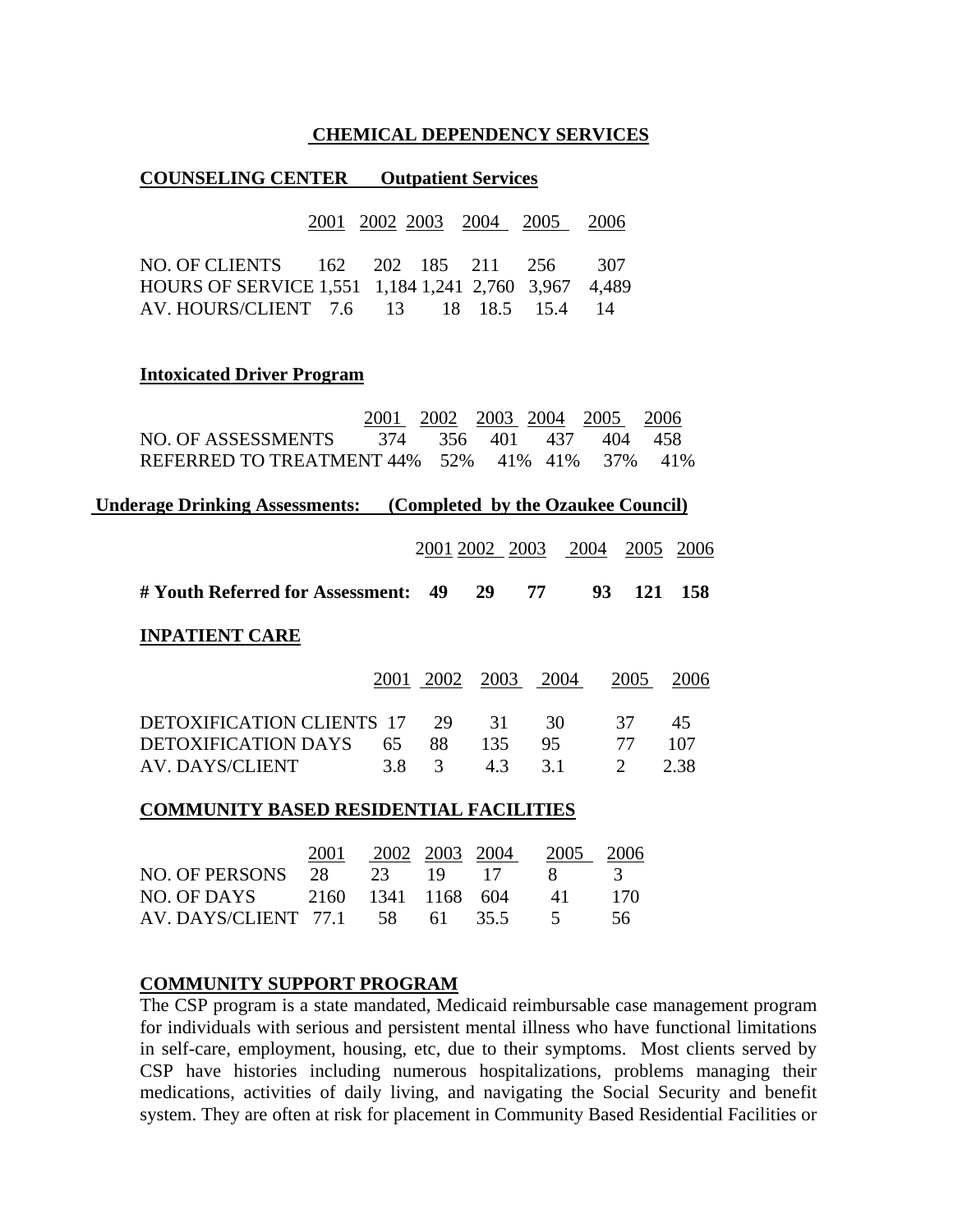or institutions. CSP clients are typically very long-term consumers with intense needs. There are maximum caseload sizes allowed by the State Administrative Code. The CSP program includes a drop-in center-- "On Center" which provides peer support, day structure, and prompting regarding medication compliance and activities of daily living by supportive care workers who are limited part-time staff. The CSP program served **55**  consumers in 2006. There were five admissions and nine discharges. The CSP staff logged **3875** hours of service in 2005 for which we were reimbursed **\$ 117,741.06** from Medicaid.

## **CASE MANAGEMENT/COMPREHENSIVE COMMUNITY SERVICES**

The Behavioral Health Division has made case management of potential high risk/high cost clients a priority. Some of these clients have court orders for treatment or have been protectively placed under Chapter 55. Some are placed in a CBRF or institutional setting, while others are clients who have an effective treatment plan in place, yet need periodic case management to keep them from returning to their previous level of need. Many of these clients have multiple issues and require a case manager to coordinate care and to facilitate useful, cost-effective treatment. Recently, the State of Wisconsin began a new program called Comprehensive Community Services (CCS). CCS programs are an opportunity for County Agencies to capture billing for service provision as well as contracted services like CBRF placements, supported apartments, etc. At the end of 2006, the Behavioral Health Division sought and was granted permission to re-allocate the current staff that had been providing CSP and Targeted Case Management Services in order to establish a CCS program. The current CSP and Targeted Case Management staff will now form one unit and will split their time between programs, with clients being assigned according to a state mandated functional screen. This will allow for a more dynamic continuity of care for a large number of clients already receiving services, and is an opportunity for our department to receive reimbursement for services we currently provide. This will be done with only a modest addition of staff time once the program certification is achieved. We hope to be CCS certified and receiving Medicaid reimbursement for approximately 20 current consumers by the end of 2007 or early 2008.

# **PREVENTION/EDUCATION/INTERVENTION SERVICES**

The Community Programs Board contracts with the Ozaukee Council, Inc. to provide our prevention, education and intervention services for alcohol, tobacco and other drug abuse.

The Ozaukee Council works collaboratively with the others, including school districts, to maximize resources. The Ozaukee Council makes these specific programs available in any school district that chooses to participate. Its **Peer Resource Education Program (PREP)** offers a countywide network of high school students who provide positive peer support and activities for students who make a commitment to live an alcohol, tobacco and other drug-free lifestyle. **PREP** members can volunteer to be trained by the Ozaukee Council as **cross-age educators** to participate in the **PREP** performance team, which visits elementary schools throughout the county.